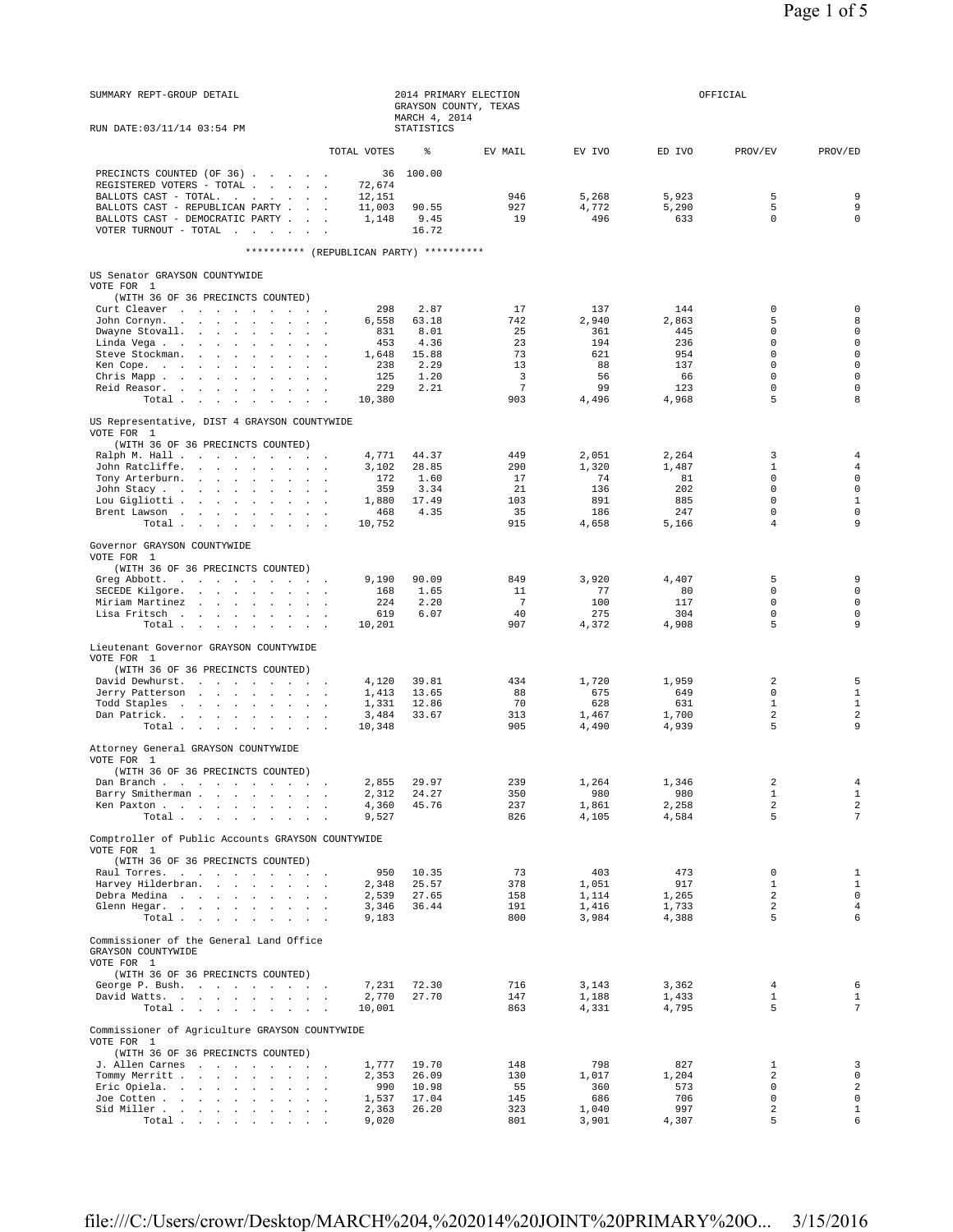| Page 2 of 5 |  |
|-------------|--|
|-------------|--|

| Railroad Commissioner GRAYSON COUNTYWIDE                                                                                                                  |                                         |                                 |                                |                                       |                                       |                                                                   |                                                   |
|-----------------------------------------------------------------------------------------------------------------------------------------------------------|-----------------------------------------|---------------------------------|--------------------------------|---------------------------------------|---------------------------------------|-------------------------------------------------------------------|---------------------------------------------------|
| VOTE FOR 1<br>(WITH 36 OF 36 PRECINCTS COUNTED)<br>Wayne Christian<br>Malachi Boyuls.<br>Ryan Sitton.<br>Becky Berger<br>Total                            | 4,475<br>535<br>2,444<br>1,596<br>9,050 | 49.45<br>5.91<br>27.01<br>17.64 | 319<br>34<br>337<br>111<br>801 | 1,959<br>253<br>1,014<br>700<br>3,926 | 2,190<br>248<br>1,090<br>784<br>4,312 | $\overline{a}$<br>$\Omega$<br>$\overline{a}$<br>$\mathbf{1}$<br>5 | 5<br>$\Omega$<br>$\mathbf{1}$<br>$\mathbf 0$<br>6 |
| Chief Justice, Supreme Court GRAYSON COUNTYWIDE<br>VOTE FOR 1<br>(WITH 36 OF 36 PRECINCTS COUNTED)<br>Robert Talton<br>Nathan Hecht<br>Total              | 5,066<br>3,901<br>8,967                 | 56.50<br>43.50                  | 526<br>275<br>801              | 2,157<br>1,760<br>3,917               | 2,376<br>1,862<br>4,238               | 5<br>$\mathbf 0$<br>5                                             | $\overline{a}$<br>4<br>6                          |
| Justice, Supreme Court, PL 6, Unexpired<br>GRAYSON COUNTYWIDE<br>VOTE FOR 1<br>(WITH 36 OF 36 PRECINCTS COUNTED)<br>Joe Pool.                             | 3,940                                   | 44.05                           | 309                            | 1,715                                 | 1,911                                 | 2                                                                 | 3                                                 |
| Jeff Brown<br>Total                                                                                                                                       | 5,004<br>8,944                          | 55.95                           | 498<br>807                     | 2,173<br>3,888                        | 2,326<br>4,237                        | 3<br>5                                                            | $\overline{4}$<br>7                               |
| Justice, Supreme Court, P7 GRAYSON COUNTYWIDE<br>VOTE FOR 1<br>(WITH 36 OF 36 PRECINCTS COUNTED)<br>Jeff Boyd                                             |                                         | 7,759 100.00                    | 736                            | 3,387                                 | 3,625                                 | 5                                                                 | 6                                                 |
| Total<br>Justice, Supreme Court, P8 GRAYSON COUNTYWIDE                                                                                                    | 7,759                                   |                                 | 736                            | 3,387                                 | 3,625                                 | 5                                                                 | 6                                                 |
| VOTE FOR 1<br>(WITH 36 OF 36 PRECINCTS COUNTED)<br>Phil Johnson<br>Sharon McCally.<br>Total                                                               | 5,296<br>3,681<br>8.977                 | 59.00<br>41.00                  | 452<br>363<br>815              | 2,357<br>1,556<br>3,913               | 2,479<br>1,758<br>4,237               | 2<br>3<br>5                                                       | 6<br>1<br>7                                       |
| Judge, CT of Criminal Appeals, P3 GRAYSON COUNTYWIDE<br>VOTE FOR 1<br>(WITH 36 OF 36 PRECINCTS COUNTED)<br>Barbara Walther<br>Bert Richardson             | 3,515<br>5,250                          | 40.10<br>59.90                  | 245<br>557                     | 1,518<br>2,297                        | 1,750<br>2,387                        | $\mathbf{1}$<br>$\overline{4}$                                    | $\mathbf{1}$<br>5                                 |
| Total $\ldots$ $\ldots$ $\ldots$ $\ldots$<br>Judge, CT of Criminal Appeals, P4 GRAYSON COUNTYWIDE<br>VOTE FOR 1<br>(WITH 36 OF 36 PRECINCTS COUNTED)      | 8,765                                   |                                 | 802                            | 3,815                                 | 4,137                                 | 5                                                                 | 6                                                 |
| Richard Dean Davis<br>Jani Jo Wood<br>Kevin Patrick Yeary<br>Total                                                                                        | 3,201<br>1,602<br>3,834<br>8,637        | 37.06<br>18.55<br>44.39         | 243<br>143<br>409<br>795       | 1,364<br>716<br>1,659<br>3,739        | 1,587<br>741<br>1,764<br>4,092        | 3<br>$\mathbf{1}$<br>$\mathbf{1}$<br>5                            | $\overline{4}$<br>1<br>$\mathbf{1}$<br>6          |
| Judge, CT of Criminal Appeals, P9 GRAYSON COUNTYWIDE<br>VOTE FOR 1<br>(WITH 36 OF 36 PRECINCTS COUNTED)<br>W.C. "Bud" Kirkendall<br>David Newell<br>Total | 4,059<br>4,500<br>8,559                 | 47.42<br>52.58                  | 480<br>304<br>784              | 1,735<br>1,976<br>3,711               | 1,836<br>2,217<br>4,053               | 4<br>$\mathbf{1}$<br>5                                            | 4<br>$\overline{2}$<br>6                          |
| State Senator, District 30 GRAYSON COUNTYWIDE<br>VOTE FOR 1<br>(WITH 36 OF 36 PRECINCTS COUNTED)<br>Craig Estes.<br>Total                                 | 8,773                                   | 8,773 100.00                    | 799<br>799                     | 3,821<br>3,821                        | 4,142<br>4,142                        | 4<br>$\overline{4}$                                               | $\overline{7}$<br>7                               |
| State Representative, District 62 GRAYSON COUNTYWIDE<br>VOTE FOR 1<br>(WITH 36 OF 36 PRECINCTS COUNTED)<br>Larry Phillips.<br>Total                       | 9,006                                   | 9,006 100.00                    | 846<br>846                     | 3,906<br>3,906                        | 4,242<br>4,242                        | 4<br>$\overline{4}$                                               | 8<br>8                                            |
| Justice 5th Court of Appeals P3 GRAYSON COUNTYWIDE<br>VOTE FOR 1<br>(WITH 36 OF 36 PRECINCTS COUNTED)<br>Ada Brown                                        |                                         | 7,824 100.00                    | 756                            | 3,368                                 | 3,688                                 | 5                                                                 | 7                                                 |
| Total<br>Justice 5th Court of Appeals P6 GRAYSON COUNTYWIDE<br>VOTE FOR 1<br>(WITH 36 OF 36 PRECINCTS COUNTED)                                            | 7.824                                   |                                 | 756                            | 3,368                                 | 3,688                                 | 5                                                                 | $\overline{7}$                                    |
| David L. Bridges<br>Total $\cdots$ $\cdots$ $\cdots$<br>Justice, 5th CT of AP DIST, P8 GRAYSON COUNTYWIDE<br>VOTE FOR 1                                   | 7,891                                   | 7,891 100.00                    | 753<br>753                     | 3,396<br>3,396                        | 3,730<br>3,730                        | 5<br>5                                                            | 7<br>7                                            |
| (WITH 36 OF 36 PRECINCTS COUNTED)<br>Bill Whitehill.<br>Total $\cdots$ $\cdots$ $\cdots$                                                                  | 7,676                                   | 7,676 100.00                    | 748<br>748                     | 3,286<br>3,286                        | 3,630<br>3,630                        | 5<br>5                                                            | 7<br>7                                            |
| District Judge, 397th Judicial District<br>GRAYSON COUNTYWIDE<br>VOTE FOR 1<br>(WITH 36 OF 36 PRECINCTS COUNTED)<br>Brian K. Gary                         |                                         | 7,931 100.00                    | 730                            | 3,463                                 | 3,728                                 | 3                                                                 | 7                                                 |
|                                                                                                                                                           |                                         |                                 |                                |                                       |                                       |                                                                   |                                                   |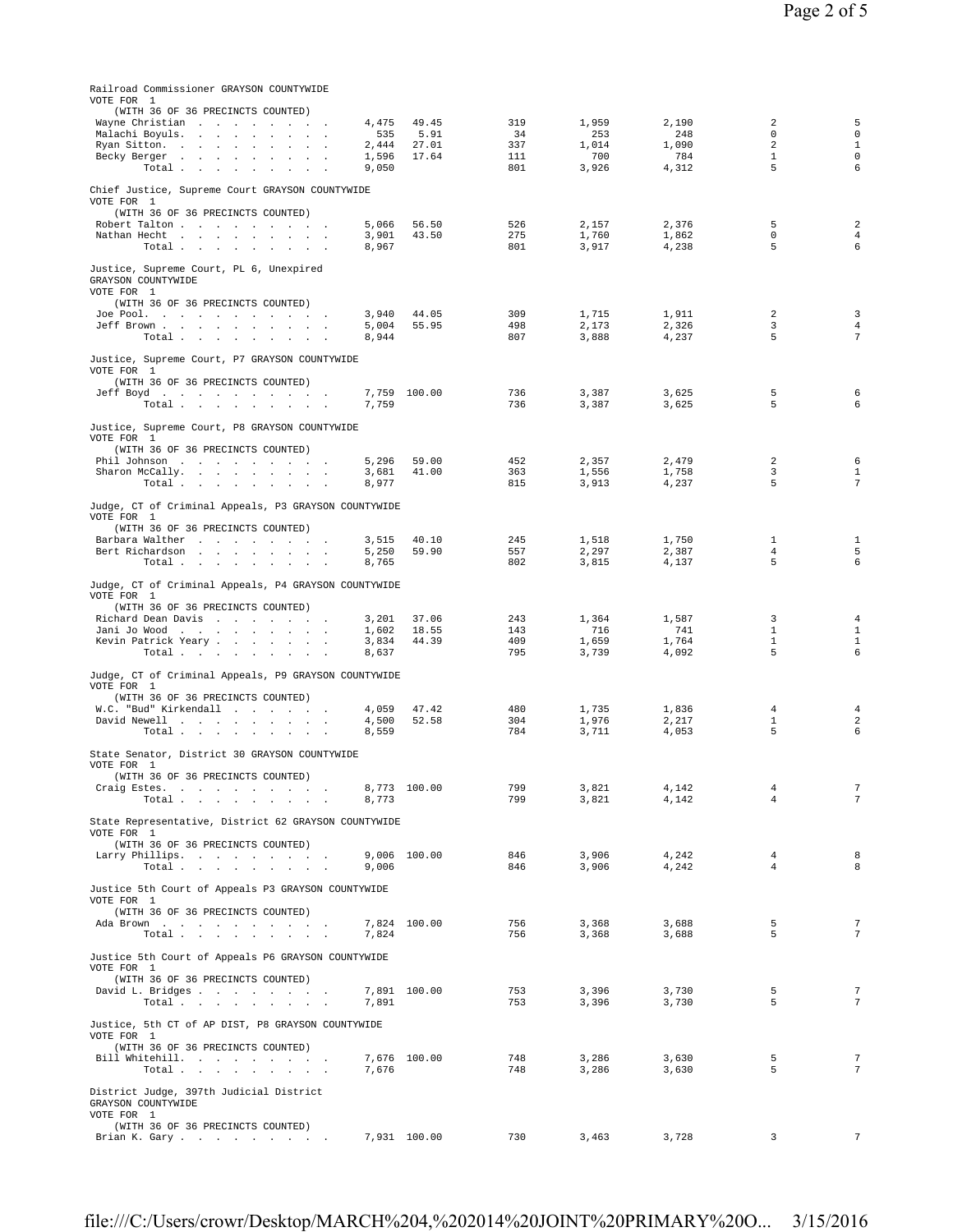| Total                                                              | 7,931                                    | 730               | 3,463          | 3,728          | 3                           | $7\phantom{.0}$                           |
|--------------------------------------------------------------------|------------------------------------------|-------------------|----------------|----------------|-----------------------------|-------------------------------------------|
| County Judge GRAYSON COUNTYWIDE                                    |                                          |                   |                |                |                             |                                           |
| VOTE FOR 1                                                         |                                          |                   |                |                |                             |                                           |
| (WITH 36 OF 36 PRECINCTS COUNTED)<br>Gene Short                    | 22.69<br>2,424                           | 204               | 1,060          | 1,155          | 1                           | $\overline{4}$                            |
| Bill Magers.                                                       | 3,854<br>36.08                           | 431               | 1,672          | 1,750          | $^{\circ}$                  | $\mathbf{1}$                              |
| Trent Bass                                                         | 27.03<br>2,887<br>14.20<br>1,517         | 162<br>108        | 1,312<br>607   | 1,408<br>800   | 3<br>$^{\circ}$             | $\overline{a}$<br>$\sqrt{2}$              |
| Jim Maddock.<br>Total                                              | 10,682                                   | 905               | 4,651          | 5,113          | $\overline{4}$              | 9                                         |
|                                                                    |                                          |                   |                |                |                             |                                           |
| Judge, County Court at Law GRAYSON COUNTYWIDE<br>VOTE FOR 1        |                                          |                   |                |                |                             |                                           |
| (WITH 36 OF 36 PRECINCTS COUNTED)                                  |                                          |                   |                |                |                             |                                           |
| James Corley "Corky" Henderson<br>Total $\cdots$ $\cdots$ $\cdots$ | 8,251 100.00<br>8,251                    | 734<br>734        | 3,608<br>3,608 | 3,898<br>3,898 | 4<br>4                      | 7<br>$\overline{7}$                       |
|                                                                    |                                          |                   |                |                |                             |                                           |
| Judge, County Court at Law No. 2 GRAYSON COUNTYWIDE                |                                          |                   |                |                |                             |                                           |
| VOTE FOR 1<br>(WITH 36 OF 36 PRECINCTS COUNTED)                    |                                          |                   |                |                |                             |                                           |
| Carol M. Siebman                                                   | 8,300 100.00                             | 765               | 3,614          | 3,909          | $\overline{4}$              | 8                                         |
| Total $\cdots$ $\cdots$ $\cdots$                                   | 8,300                                    | 765               | 3,614          | 3,909          | $\overline{4}$              | 8                                         |
| District Clerk GRAYSON COUNTYWIDE                                  |                                          |                   |                |                |                             |                                           |
| VOTE FOR 1                                                         |                                          |                   |                |                |                             |                                           |
| (WITH 36 OF 36 PRECINCTS COUNTED)<br>Kelly Ashmore                 | 8,499 100.00                             | 774               | 3,711          | 4,003          | 4                           | 7                                         |
| Total $\cdots$ $\cdots$ $\cdots$                                   | 8,499                                    | 774               | 3,711          | 4,003          | $\overline{4}$              | 7                                         |
| County Clerk GRAYSON COUNTYWIDE                                    |                                          |                   |                |                |                             |                                           |
| VOTE FOR 1                                                         |                                          |                   |                |                |                             |                                           |
| (WITH 36 OF 36 PRECINCTS COUNTED)                                  | 8,339 100.00                             | 788               | 3,647          | 3,893          | 4                           | 7                                         |
| Wilma Bush.<br>Total $\cdots$ $\cdots$ $\cdots$                    | 8,339                                    | 788               | 3,647          | 3,893          | $\overline{4}$              | 7                                         |
|                                                                    |                                          |                   |                |                |                             |                                           |
| County Treasurer GRAYSON COUNTYWIDE<br>VOTE FOR 1                  |                                          |                   |                |                |                             |                                           |
| (WITH 36 OF 36 PRECINCTS COUNTED)                                  |                                          |                   |                |                |                             |                                           |
| Starr Stanley<br>Gayla Hawkins                                     | 3,739<br>43.00<br>4,957<br>57.00         | 360<br>415        | 1,630<br>2,222 | 1,745<br>2,314 | 2<br>2                      | $\overline{\mathbf{c}}$<br>$\overline{4}$ |
| Total                                                              | 8,696                                    | 775               | 3,852          | 4,059          | $\overline{4}$              | 6                                         |
|                                                                    |                                          |                   |                |                |                             |                                           |
| County Commissioner, Precinct 2 COMM 2<br>VOTE FOR 1               |                                          |                   |                |                |                             |                                           |
| (WITH 10 OF 10 PRECINCTS COUNTED)                                  |                                          |                   |                |                |                             |                                           |
| Gary Cox.<br>David Whitlock.                                       | 1,051<br>39.47<br>1,612<br>60.53         | 89<br>139         | 507<br>790     | 452<br>682     | 1<br>$\mathbf{1}$           | $\overline{\mathbf{c}}$<br>0              |
| Total                                                              | 2,663                                    | 228               | 1,297          | 1,134          | 2                           | $\overline{a}$                            |
| County Commissioner, Precinct 4 COMM 4                             |                                          |                   |                |                |                             |                                           |
| VOTE FOR 1                                                         |                                          |                   |                |                |                             |                                           |
| (WITH 9 OF 9 PRECINCTS COUNTED)                                    |                                          |                   |                |                |                             |                                           |
| Bart Lawrence<br>Total $\cdots$ $\cdots$ $\cdots$                  | 2,356 100.00<br>2,356                    | 242<br>242        | 1,092<br>1,092 | 1,016<br>1,016 | 1<br>1                      | 5<br>5                                    |
|                                                                    |                                          |                   |                |                |                             |                                           |
| Justice of the Peace, Precinct No. 2<br>JUSTICE OF THE PEACE PCT 2 |                                          |                   |                |                |                             |                                           |
| VOTE FOR 1                                                         |                                          |                   |                |                |                             |                                           |
| (WITH 12 OF 12 PRECINCTS COUNTED)                                  | 34.76                                    | 138               | 620            | 448            | 2                           | 0                                         |
| Mike Springer<br>David Hawley                                      | 1,208<br>55.11<br>1,915                  | 173               | 1,046          | 693            | $\mathbf{1}$                | $\sqrt{2}$                                |
| H. Gene Alyea .<br>the contract of the contract of the             | 4.83<br>168                              | 12                | 88             | 68             | $\mathbf 0$                 | $\mathsf{O}\xspace$                       |
| Thomas D. Roesler.<br>Total                                        | 184<br>5.29<br>3,475                     | 9<br>332          | 91<br>1,845    | 84<br>1,293    | 0<br>3                      | 0<br>$\overline{a}$                       |
|                                                                    |                                          |                   |                |                |                             |                                           |
| Justice of the Peace, Precinct No. 3<br>JUSTICE OF THE PEACE PCT 3 |                                          |                   |                |                |                             |                                           |
| VOTE FOR 1                                                         |                                          |                   |                |                |                             |                                           |
| (WITH 6 OF 6 PRECINCTS COUNTED)                                    |                                          |                   |                |                |                             |                                           |
| Mike Reeves.<br>Total                                              | 1,295 100.00<br>1,295                    | 101<br>101        | 399<br>399     | 794<br>794     | $^{\circ}$<br>$\Omega$      | $\mathbf{1}$<br>$\mathbf{1}$              |
|                                                                    |                                          |                   |                |                |                             |                                           |
| Justice of the Peace, Precinct No. 4<br>JUSTICE OF THE PEACE PCT 4 |                                          |                   |                |                |                             |                                           |
| VOTE FOR 1                                                         |                                          |                   |                |                |                             |                                           |
| (WITH 5 OF 5 PRECINCTS COUNTED)                                    |                                          |                   |                |                |                             |                                           |
| Rita G. Noel<br>Debbie Lowery                                      | 448<br>33.36<br>337<br>25.09             | 29<br>16          | 157<br>89      | 262<br>232     | $^{\circ}$<br>0             | $\mathbf 0$<br>$\mathbf 0$                |
| Jeff Stanley                                                       | 558<br>41.55                             | 57                | 177            | 324            | $\mathbf 0$                 | $\mathbf 0$                               |
| Total                                                              | 1,343                                    | 102               | 423            | 818            | $\Omega$                    | $\mathbf 0$                               |
| County Chairman GRAYSON COUNTYWIDE                                 |                                          |                   |                |                |                             |                                           |
| VOTE FOR 1                                                         |                                          |                   |                |                |                             |                                           |
| (WITH 36 OF 36 PRECINCTS COUNTED)<br>Reggie Smith                  | 7,995 100.00                             | 733               | 3,496          | 3,755          | 4                           | $7\phantom{.0}$                           |
| Total<br>$\sim$                                                    | 7,995                                    | 733               | 3,496          | 3,755          | 4                           | 7                                         |
|                                                                    | ********** (DEMOCRATIC PARTY) ********** |                   |                |                |                             |                                           |
|                                                                    |                                          |                   |                |                |                             |                                           |
| US Senator GRAYSON COUNTYWIDE<br>VOTE FOR 1                        |                                          |                   |                |                |                             |                                           |
| (WITH 36 OF 36 PRECINCTS COUNTED)                                  |                                          |                   |                |                |                             |                                           |
| Harry Kim                                                          | 156<br>14.86<br>229                      | 3<br>$\mathbf{1}$ | 65<br>87       | 88<br>141      | $\mathbf 0$<br>$\mathbf{0}$ | $\mathbf 0$<br>$\Omega$                   |
| Maxey Marie Scherr                                                 | 21.81                                    |                   |                |                |                             |                                           |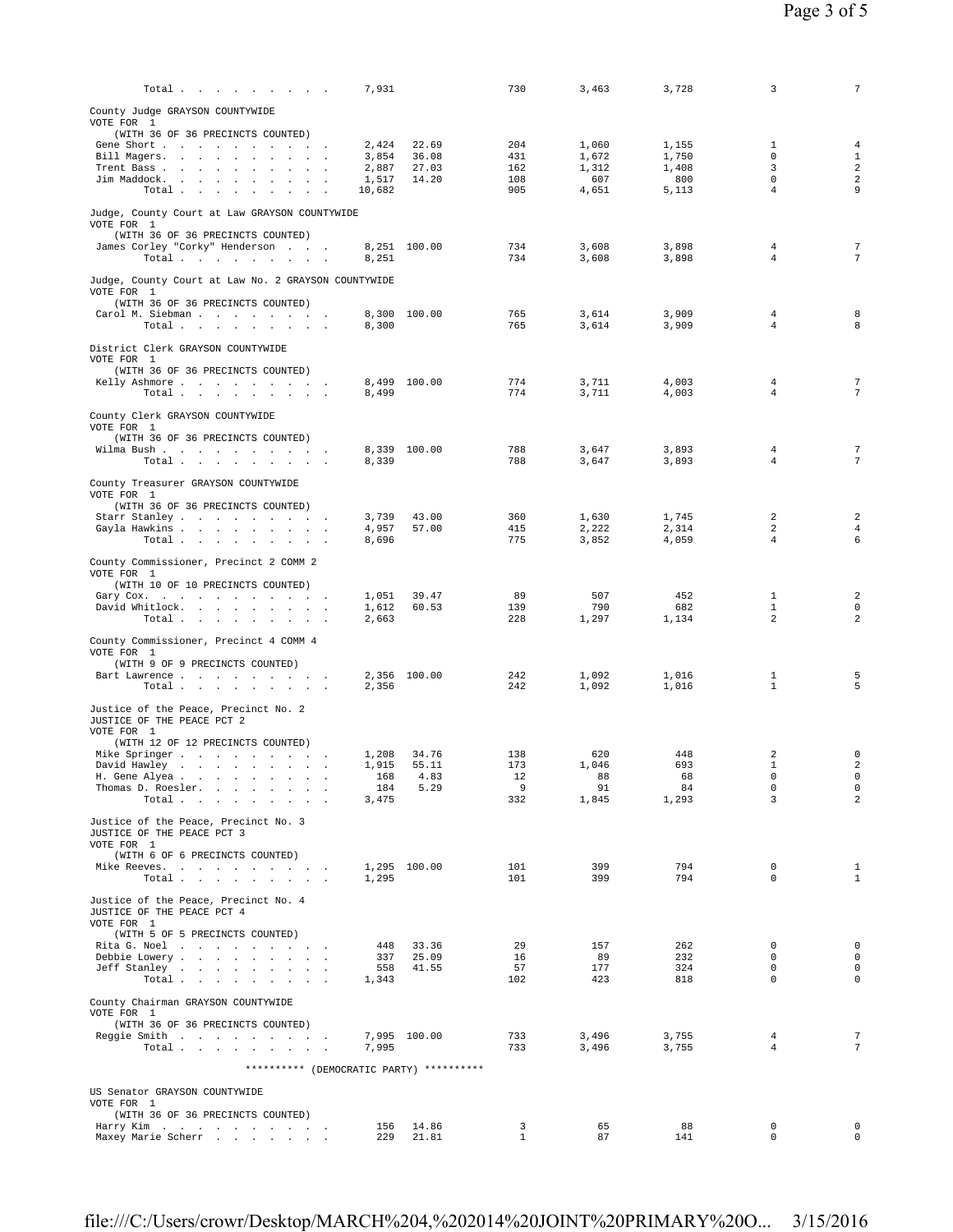| Michael "Fjet" Fjetland.<br>-43<br>David M. Alameel<br>376<br>Kesha Rogers<br>246<br>Total $\cdots$ $\cdots$ $\cdots$<br>1,050 | 4.10<br>35.81<br>23.43 | 2<br>10<br>$\mathbf{1}$<br>17 | 15<br>178<br>110<br>455 | 26<br>188<br>135<br>578 | 0<br>0<br>$\mathbf 0$<br>$\mathbf 0$ | 0<br>$\mathsf 0$<br>$\mathbf 0$<br>$\mathsf 0$ |
|--------------------------------------------------------------------------------------------------------------------------------|------------------------|-------------------------------|-------------------------|-------------------------|--------------------------------------|------------------------------------------------|
| Governor GRAYSON COUNTYWIDE                                                                                                    |                        |                               |                         |                         |                                      |                                                |
| VOTE FOR 1<br>(WITH 36 OF 36 PRECINCTS COUNTED)                                                                                |                        |                               |                         |                         |                                      |                                                |
| 1,026<br>Wendy R. Davis.                                                                                                       | 92.10                  | 16                            | 444                     | 566                     | 0                                    | 0                                              |
| 88<br>Reynaldo "Ray" Madrigal.<br>1,114<br>Total $\cdots$ $\cdots$ $\cdots$                                                    | 7.90                   | $\overline{\mathbf{3}}$<br>19 | 38<br>482               | 47<br>613               | 0<br>$\Omega$                        | $\mathbf 0$<br>$\mathbf 0$                     |
| Lieutenant Governor GRAYSON COUNTYWIDE<br>VOTE FOR 1                                                                           |                        |                               |                         |                         |                                      |                                                |
| (WITH 36 OF 36 PRECINCTS COUNTED)                                                                                              |                        |                               |                         |                         |                                      |                                                |
| Leticia Van de Putte<br>942<br>Total $\cdots$ $\cdots$ $\cdots$                                                                | 942 100.00             | 17<br>17                      | 396<br>396              | 529<br>529              | 0<br>$\mathbf 0$                     | $\mathsf 0$<br>$\mathsf 0$                     |
| Attorney General GRAYSON COUNTYWIDE<br>VOTE FOR 1                                                                              |                        |                               |                         |                         |                                      |                                                |
| (WITH 36 OF 36 PRECINCTS COUNTED)<br>Sam Houston.                                                                              | 979 100.00             | 18                            | 415                     | 546                     | 0                                    | $\mathsf 0$                                    |
| 979<br>Total $\cdots$ $\cdots$ $\cdots$                                                                                        |                        | 18                            | 415                     | 546                     | $\Omega$                             | $\mathbf 0$                                    |
| Comptroller of Public Accounts GRAYSON COUNTYWIDE<br>VOTE FOR 1                                                                |                        |                               |                         |                         |                                      |                                                |
| (WITH 36 OF 36 PRECINCTS COUNTED)                                                                                              |                        |                               |                         |                         |                                      |                                                |
| Mike Collier<br>Total<br>948                                                                                                   | 948 100.00             | 18<br>18                      | 404<br>404              | 526<br>526              | 0<br>$\mathbf 0$                     | $\mathsf 0$<br>$\mathbf 0$                     |
|                                                                                                                                |                        |                               |                         |                         |                                      |                                                |
| Commissioner of the General Land Office<br>GRAYSON COUNTYWIDE<br>VOTE FOR 1                                                    |                        |                               |                         |                         |                                      |                                                |
| (WITH 36 OF 36 PRECINCTS COUNTED)                                                                                              |                        |                               |                         |                         |                                      |                                                |
| John Cook<br>960                                                                                                               | 960 100.00             | 18<br>18                      | 409<br>409              | 533<br>533              | 0<br>$\mathbf 0$                     | 0<br>$\mathsf 0$                               |
| Total                                                                                                                          |                        |                               |                         |                         |                                      |                                                |
| Commissioner of Agriculture GRAYSON COUNTYWIDE<br>VOTE FOR 1<br>(WITH 36 OF 36 PRECINCTS COUNTED)                              |                        |                               |                         |                         |                                      |                                                |
| Hugh Asa Fitzsimons III.<br>235                                                                                                | 22.57                  | $\overline{\mathbf{3}}$       | 117                     | 115                     | $\mathbf 0$                          | 0                                              |
| Richard "Kinky" Friedman<br>396                                                                                                | 38.04                  | 11                            | 158                     | 227                     | $\Omega$                             | $\mathbf 0$                                    |
| Jim Hogan<br>410<br>Total $\cdots$ $\cdots$ $\cdots$<br>1,041                                                                  | 39.39                  | 5<br>19                       | 173<br>448              | 232<br>574              | 0<br>0                               | $\mathbf 0$<br>$\mathsf 0$                     |
|                                                                                                                                |                        |                               |                         |                         |                                      |                                                |
| Railroad Commissioner GRAYSON COUNTYWIDE<br>VOTE FOR 1<br>(WITH 36 OF 36 PRECINCTS COUNTED)                                    |                        |                               |                         |                         |                                      |                                                |
| Steve Brown.<br>635                                                                                                            | 63.12                  | 13                            | 274                     | 348                     | 0                                    | 0                                              |
| 371<br>Dale Henry<br>Total $\cdots$ $\cdots$ $\cdots$<br>1,006                                                                 | 36.88                  | - 6<br>19                     | 159<br>433              | 206<br>554              | 0<br>$\mathbf 0$                     | $\mathbf 0$<br>$\mathsf 0$                     |
|                                                                                                                                |                        |                               |                         |                         |                                      |                                                |
| Chief Justice, Supreme Court GRAYSON COUNTYWIDE<br>VOTE FOR 1                                                                  |                        |                               |                         |                         |                                      |                                                |
| (WITH 36 OF 36 PRECINCTS COUNTED)                                                                                              | 959 100.00             | 17                            | 412                     | 530                     | 0                                    | 0                                              |
| William Moody<br>Total $\cdots$ $\cdots$ $\cdots$<br>959                                                                       |                        | 17                            | 412                     | 530                     | $\mathbf 0$                          | $\mathsf 0$                                    |
| Justice, Supreme Court, PL 6, Unexpired<br>GRAYSON COUNTYWIDE                                                                  |                        |                               |                         |                         |                                      |                                                |
| VOTE FOR 1                                                                                                                     |                        |                               |                         |                         |                                      |                                                |
| (WITH 36 OF 36 PRECINCTS COUNTED)<br>Lawrence Edward Meyers                                                                    | 957 100.00             | 16                            | 414                     | 527                     | 0                                    | $\mathsf{O}$                                   |
| Total<br>957                                                                                                                   |                        | 16                            | 414                     | 527                     | $\mathbf 0$                          | $\circ$                                        |
| Justice, Supreme Court, P7 GRAYSON COUNTYWIDE<br>VOTE FOR 1                                                                    |                        |                               |                         |                         |                                      |                                                |
| (WITH 36 OF 36 PRECINCTS COUNTED)                                                                                              |                        |                               |                         |                         | $\mathbf 0$                          |                                                |
| Gina Benavides.<br>Total<br>936                                                                                                | 936 100.00             | 17<br>17                      | 404<br>404              | 515<br>515              | $\mathbf 0$                          | $\mathbf 0$<br>0                               |
| Judge, CT of Criminal Appeals, P3 GRAYSON COUNTYWIDE<br>VOTE FOR 1                                                             |                        |                               |                         |                         |                                      |                                                |
| (WITH 36 OF 36 PRECINCTS COUNTED)                                                                                              |                        |                               |                         |                         |                                      |                                                |
| John Granberg<br>Total                                                                                                         | 951 100.00             | 17<br>17                      | 404<br>404              | 530                     | $\mathbf 0$<br>$\Omega$              | $\mathbf 0$<br>$\mathbf 0$                     |
| 951                                                                                                                            |                        |                               |                         | 530                     |                                      |                                                |
| County Chairman GRAYSON COUNTYWIDE<br>VOTE FOR 1                                                                               |                        |                               |                         |                         |                                      |                                                |
| (WITH 36 OF 36 PRECINCTS COUNTED)                                                                                              |                        |                               |                         |                         |                                      |                                                |
| Lander Bethel<br>Total<br>962                                                                                                  | 962 100.00             | 17<br>17                      | 414<br>414              | 531<br>531              | 0<br>$\Omega$                        | $\mathbf 0$<br>$\mathbf 0$                     |
|                                                                                                                                |                        |                               |                         |                         |                                      |                                                |
| ********** (REPUBLICAN PARTY) **********                                                                                       |                        |                               |                         |                         |                                      |                                                |
| RELIGIOUS FREEDOM GRAYSON COUNTYWIDE<br>VOTE FOR 1                                                                             |                        |                               |                         |                         |                                      |                                                |
| (WITH 36 OF 36 PRECINCTS COUNTED)<br>10,572                                                                                    | 97.56                  | 896                           | 4,575                   | 5,087                   | 5                                    | 9                                              |
| YES<br>NO. .<br>264<br>the contract of the contract of the contract of                                                         | 2.44                   | 16                            | 122                     | 126                     | 0                                    | $\mathbf 0$                                    |
| Total<br>10,836                                                                                                                |                        | 912                           | 4,697                   | 5,213                   | 5                                    | 9                                              |
|                                                                                                                                |                        |                               |                         |                         |                                      |                                                |

SECOND AMENDMENT GRAYSON COUNTYWIDE

VOTE FOR 1